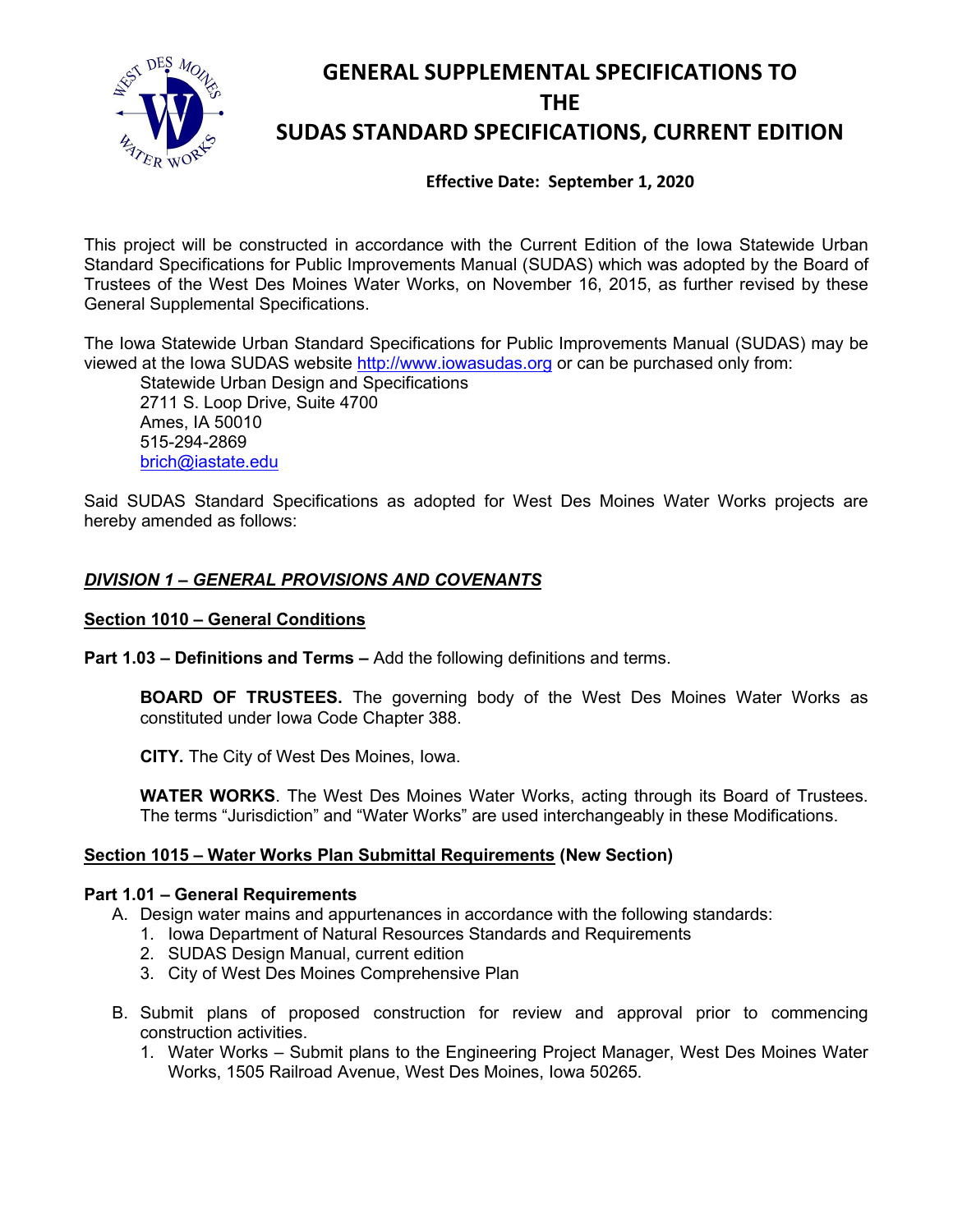- a. Plan should be certified by a registered professional engineer as contemplated by Chapter 542B, Code of Iowa.
- b. Review submittal should include one (1) copy. Paper copy preferred.
- c. Final submittal should include one (1) printed copies and a PDF of the drawings. Submittal shall be to scale.
- 2. Iowa Department of Natural Resources The Developer, subdivider or property owner is responsible to submit plans to Iowa DNR and to pay all applicable fees. Copy Water Works on all submittals.
	- a. Submit one (1) copy of the Iowa DNR Water Supply Section Construction Permit Application and applicable schedules.
	- b. Submit one (1) copy of the Iowa DNR Water Supply Service Agreement.
- 3. City of West Des Moines Certain projects with water infrastructure may require City of West Des Moines approval. Contact the City of West Des Moines, Development Services Department for additional information.
- 4. Other Approvals Certain projects may require the applicant to obtain permits from other entities. These may include, but are not limited to, the Iowa Department of Transportation, the US Army Corps of Engineers, and Railroad companies.
- C. Do not begin work or make connection to the existing water distribution system until all required permits have been received and Water Works has approved construction plans, unless otherwise authorized by Water Works.
- D. Excavation, pipe laying, backfilling, testing and disinfecting of water mains, water service connections and all appurtenances shall be subject to inspection by a representative of the Water Works to ensure compliance with specifications.
- E. The cost of inspection and testing as set out in Water Works Resolutions shall be paid prior to acceptance of the work by the Water Works, or if the work is to remain privately owned, prior to the first occupancy of the building or site.

# **Part 1.02 – Information for the Water Works**

- A. A minimum of seven (7) calendar days prior to beginning construction, provide two (2) copies of the following:
	- 1. Certificates of Insurance as required by Section 1070, Part 3.
	- 2. Railroad Protective Liability Insurance, if appropriate.
	- 3. Copies of approved permits required for the project.

### **Part 1.03 – Information for the Water Works following construction**

- A. After construction is complete, provide the following information. Information shall be provided to the Water Works prior to acceptance of the work by the Water Works, or if the work is to remain privately owned, prior to the first occupancy of the building or site.
	- 1. Provide As-Built drawings, scalable at 11"x17" size, in both PDF and MicroStation DGN files format. Preferred media is a USB drive, however, CD or DVD will be accepted.
	- 2. Additional requirements for work which Water Works will accept ownership and maintenance responsibility.
		- a. Two (2) copies of Maintenance Bond as required by Section 1070, Part 3.
		- b. One (1) copy of a tabulation showing installed lengths and costs of each diameter of water main and the number and total cost of hydrants installed. Pipe cost should include the costs of valves, valve boxes, fittings and other items appropriate to each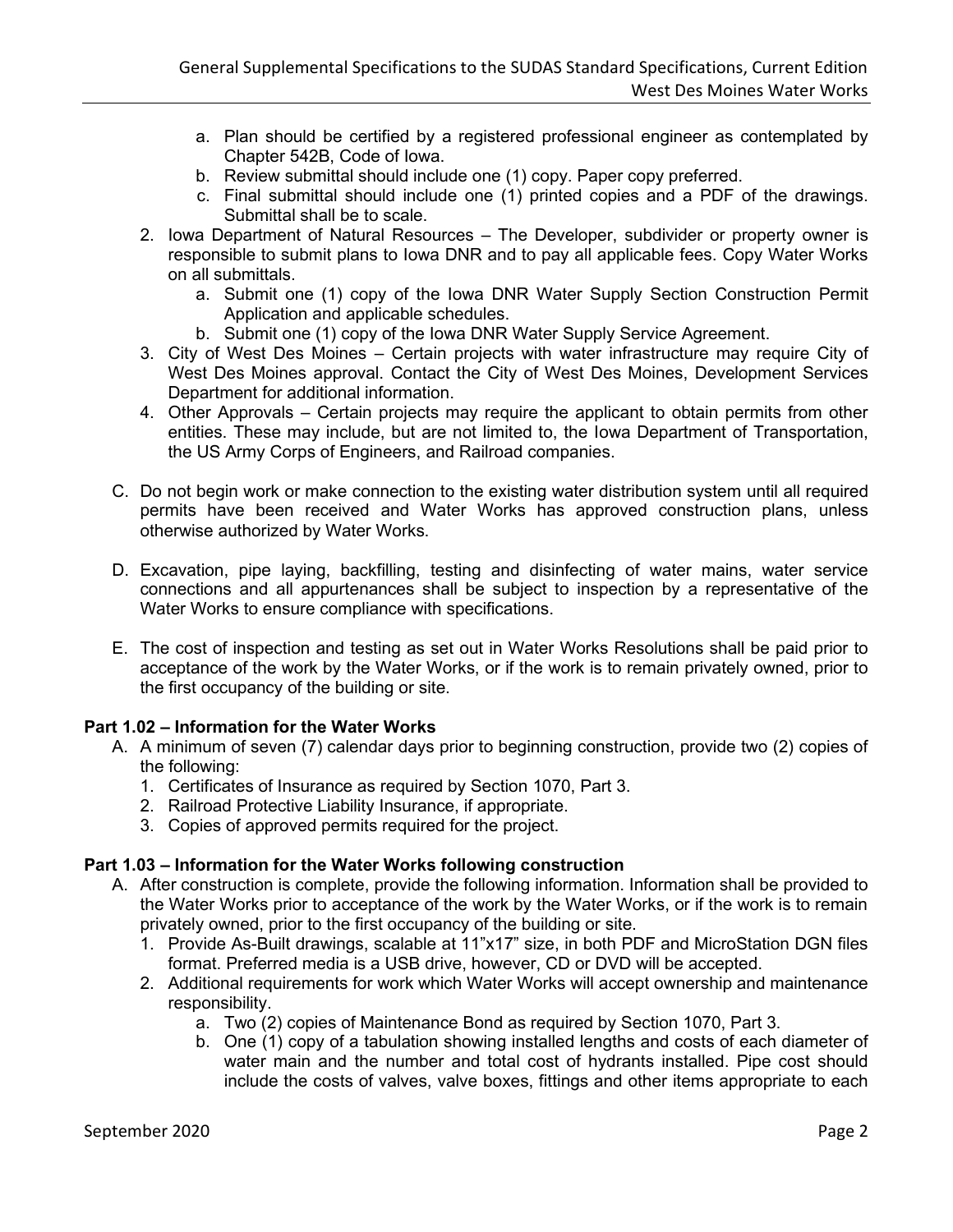diameter of pipe. Tabulation should total 100% of value of work, except for water service and fire protection connections.

### **Section 1030 – Approval for Award and Award of Contract**

### **Part 1.03 – Award of Contract**

Add the following new E.

E. Water Works will furnish up to five (5) sets of Contract Documents after execution of the Contract. If additional contract documents are required, the Contractor shall compensate Water Works for printing costs.

### **Section 1050 – Control of Work**

### **Part 1.03 – Cooperation by the Contractor**

Add the following new  $E - H$ .

- E. The Contractor shall provide one (1) set of the Contract Documents and the SUDAS Manual to each foreman or superintendent in charge of each crew on the project.
- F. Cooperate with local governmental agencies; secure necessary permits and arrange for inspections at proper time.
- G. Coordinate all water main and service relocation, transfer and/or replacement with Water Works to notify residents and businesses, in writing, at least two (2) working days in advance when construction will disrupt or block access to their property. Cooperate with Water Works and business owners to schedule work to minimize their access to businesses that may be disrupted. Weekend work or work outside normal work hours may be considered with written approval by Water Works.
- H. The Contractor shall coordinate all operation of Water Valves with the Water Works. The Contractor shall not operate any valves without the prior approval of the Water Works.

#### **Part 1.07 – Examination of Materials and Work**

Add the following new C & D.

- C. All materials are subject to inspection and rejection at the site by Water Works.
- D. Laboratory materials tests shall be accomplished by an independent testing laboratory.

### **Part 1.11 – Providing Job Site Utilities**

Add the following new A.1.

1. The Contractors shall not use metered water from any source without the written consent of the private owner. Any such agreements must be filed with the Water Works prior to water usage.

Add the following new B.1.

1. Fire hydrant use shall only be permitted through a hydrant meter backflow unit from the West Des Moines Water Treatment Plant. **Unmetered use of water will not be allowed.** The contractor will be responsible for applicable hydrant meter deposits.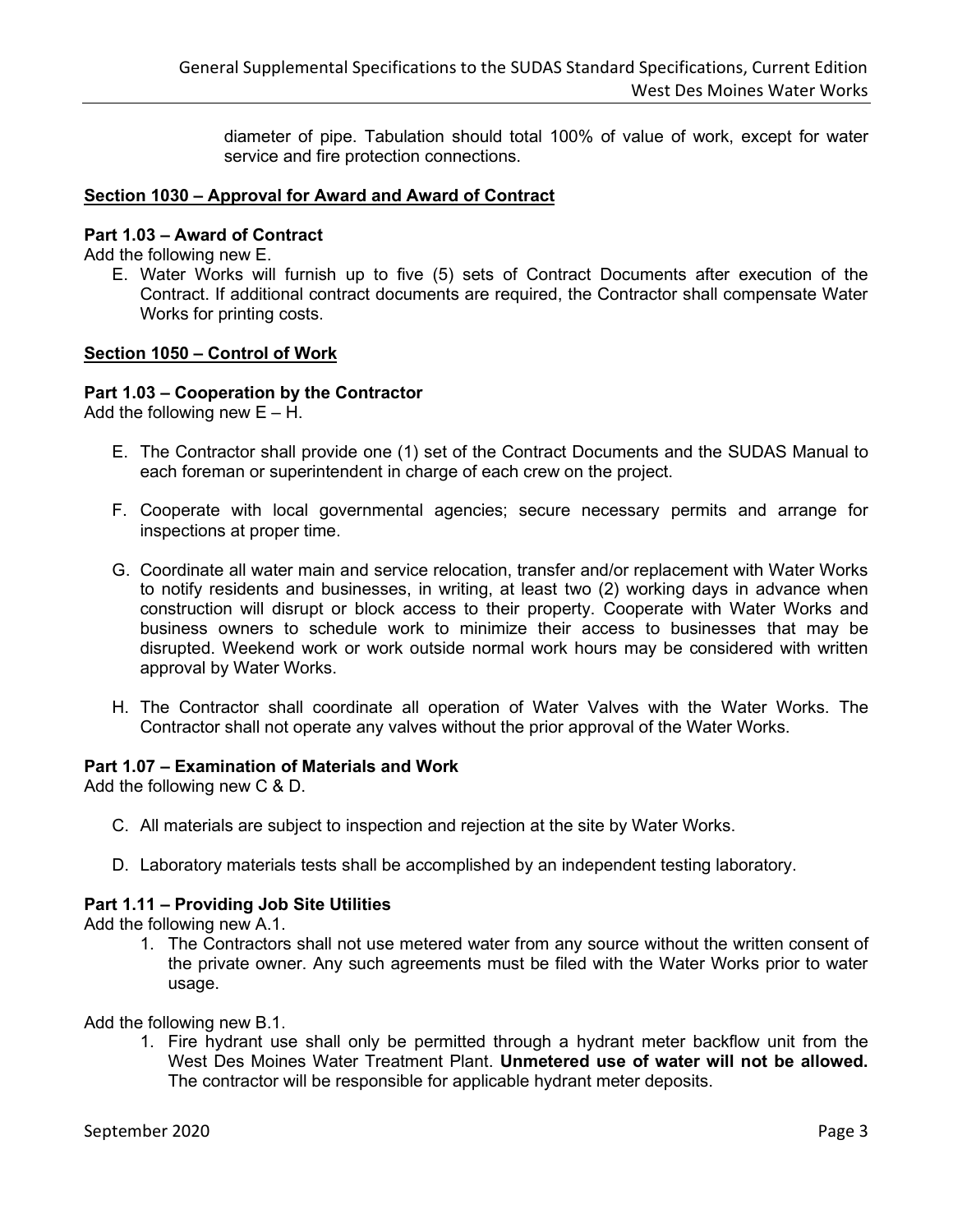### **Section 1070 – Legal Relations and Responsibility to the Public**

# **Part 2.06 – Traffic Control**

Add the following new A.1 and A.2

- 1. Install orange safety fence around all excavations as specified hereinafter; maintain safety fence in tight and sound condition; install safety fence suitable distances from excavation to reasonably prevent persons from falling into excavations or having access to spoil piles.
- 2. The Contractor shall be responsible for sufficiently restraining all traffic control devices used on the project to prevent movement by wind or other natural forces.

### **Part 2.06 – Traffic Control**

Add the following new  $C - D$ .

- C. Certain construction operations may require restricting traffic movements or closing streets; arrange work to minimize effects on pedestrian and vehicular traffic.
	- 1. The Contractor shall submit lane closure layouts and traffic control plans to the Traffic Division of the City of West Des Moines Public Works Department (515.222.3480) a minimum of 48 hours prior to the desired closure of any traffic lanes.
		- a. Provide Water Works with two (2) copies of approved Traffic Control Plan and Lane Closure Layouts. No work will be allowed until copies are received.
	- 2. Submit detour plans (vehicular and pedestrian as applicable) to the Water Works prior to implementing detour.
- D. Payment for Traffic Control
	- 1. Unless otherwise indicated, Traffic Control, including the development and implementation of the approved traffic control plan, shall be incidental to the project. This includes all labor, materials, equipment, barricades, signs, safety fence, flashers, flaggers, and other miscellaneous work.

### **Part 2.15 – Finishing and Cleanup Requirements**

Add the following to this section.

At a minimum, the following clean-up requirements apply to work on the project:

Daily – General clean-up of the area in which work took place, including cleaning of paved surfaces, piling of debris in neat piles at reasonable locations as agreed by the Water Works, and securing materials against unintended movement.

Periodic – The Contractor may be requested to perform periodic site clean-up depending on weather and dust conditions. This includes machine broom cleaning of paved surfaces and removal of equipment debris and other material no longer needed for the remainder of the project.

Final – Upon completion of the work, the Contractor shall remove all of its equipment, return the area of work to a neat and clean condition, and do other cleaning necessary to complete the work in a workmanlike manner satisfactory to the Water Works.

### **Section 1080 – Prosecution and Progress**

### **Part 1.03 – Work Progress and Schedule**

Add the following new D & E.

D. No person shall operate or permit the operation of any tools or equipment in construction, demolition, drilling or preventative maintenance work between the hours of 10:00 p.m. and 7:00 a.m. without the prior written permission of the Water Works.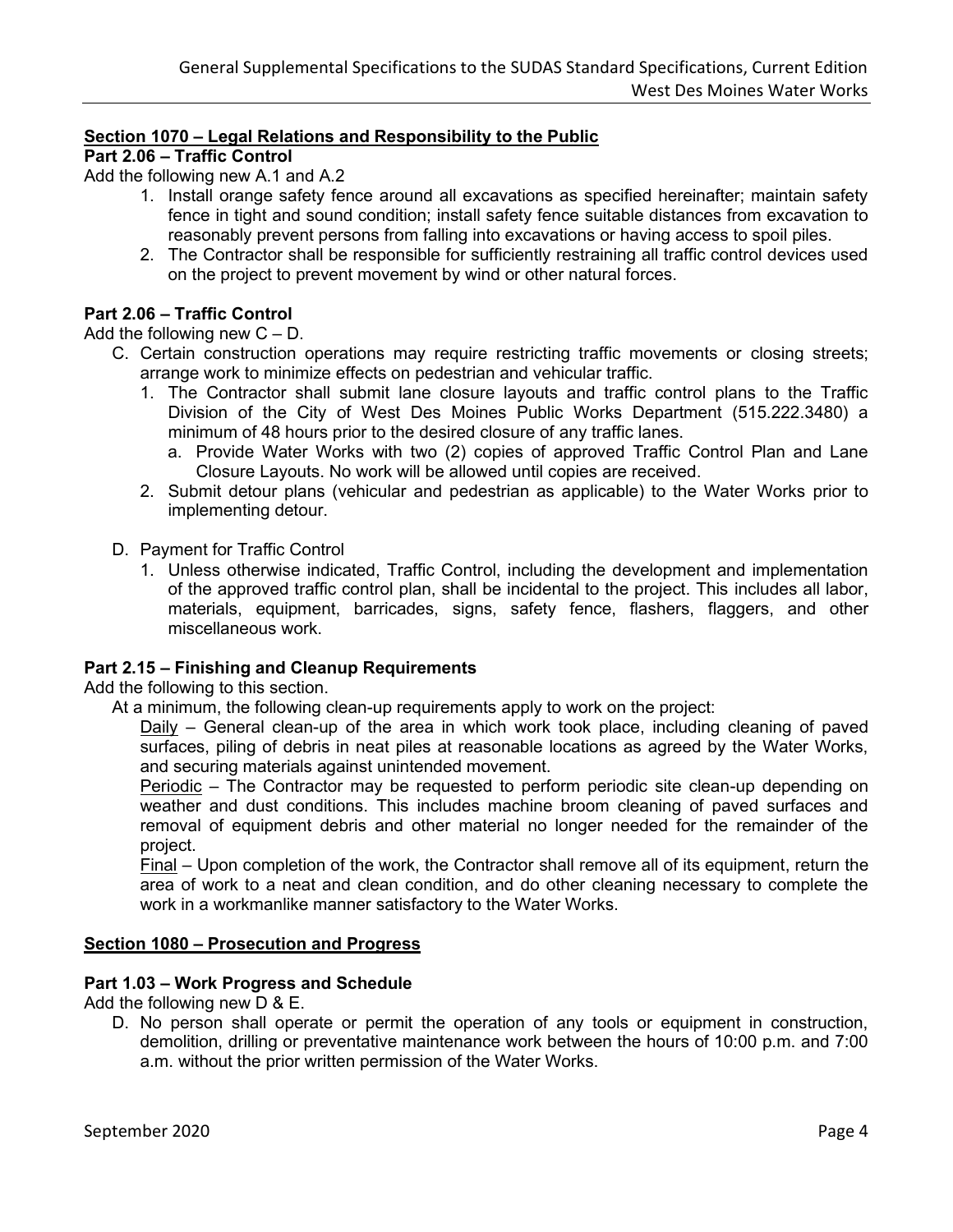E. Clean up and provide surface restoration and surfacing replacement as construction progresses as specified herein.

### **Part 1.09 – Extension of Time**

Insert the following sentence after the second sentence of paragraph B.

The request shall include clear, concise reasons for requesting an extension; provide relevant data to support the extension request.

Insert the following sentence at the end of paragraph B.2. Other Contractors.

Other Contractors shall not be interpreted to include the Contractor's sub-contractors

Delete paragraph D and replace with the following paragraph D.

D. **Extension of Time Granted:** No extension of time shall be granted or recognized except as specifically approved by the General Manager of West Des Moines Water Works in writing to the Contractor. Oral representations or agreements by Water Works agents or employees regarding time extension shall not be binding on the Water Works.

### *DIVISION 2 – EARTHWORK*

No modifications

### *DIVISION 3 – TRENCH, BACKFILLING AND TUNNELLING*

### **Section 3010 – Trench and Backfill**

### **Part 3.01 – Trench Excavation**

Add the following new  $E - G$ .

- E. Trees, Plantings and Shrubbery Remove or modify trees, plantings and shrubbery only with prior written authorization of Water Works, except for trees marked for removal or modification on plans. Excavate by hand under tree roots 2" diameter and larger.
	- 1. Cut tree roots larger than 2" diameter only when authorized by Water Works. Cut such roots with a saw; do not pull or tear the roots.
	- 2. Conform with City's Tree Ordinance and associated forestry rules.
- F. Backfill trench immediately after Water Works has recorded location of connections and appurtenances and after Water Works has inspected the work.
	- 1. The Contractor shall leave connections and appurtenances exposed until the location has been recorded by West Des Moines Water Works. Connections and appurtenances which are backfilled prior to Water Works inspection and recording of locations are subject to reexcavation for Water Works observation at no additional cost to the Water Works.
- G. Allow no more than 100 feet of trench to be open at one time; install appurtenances and backfill as work progresses.

### **Part 3.03 – Trench Protection**

Add the following new C.

C. In addition to maintaining OSHA requirements for trench and excavation safety, special attention must be given to adequate sheeting, shoring, or bracing of an excavation area to ensure that existing paving and subgrade of adjacent roadway is not disturbed.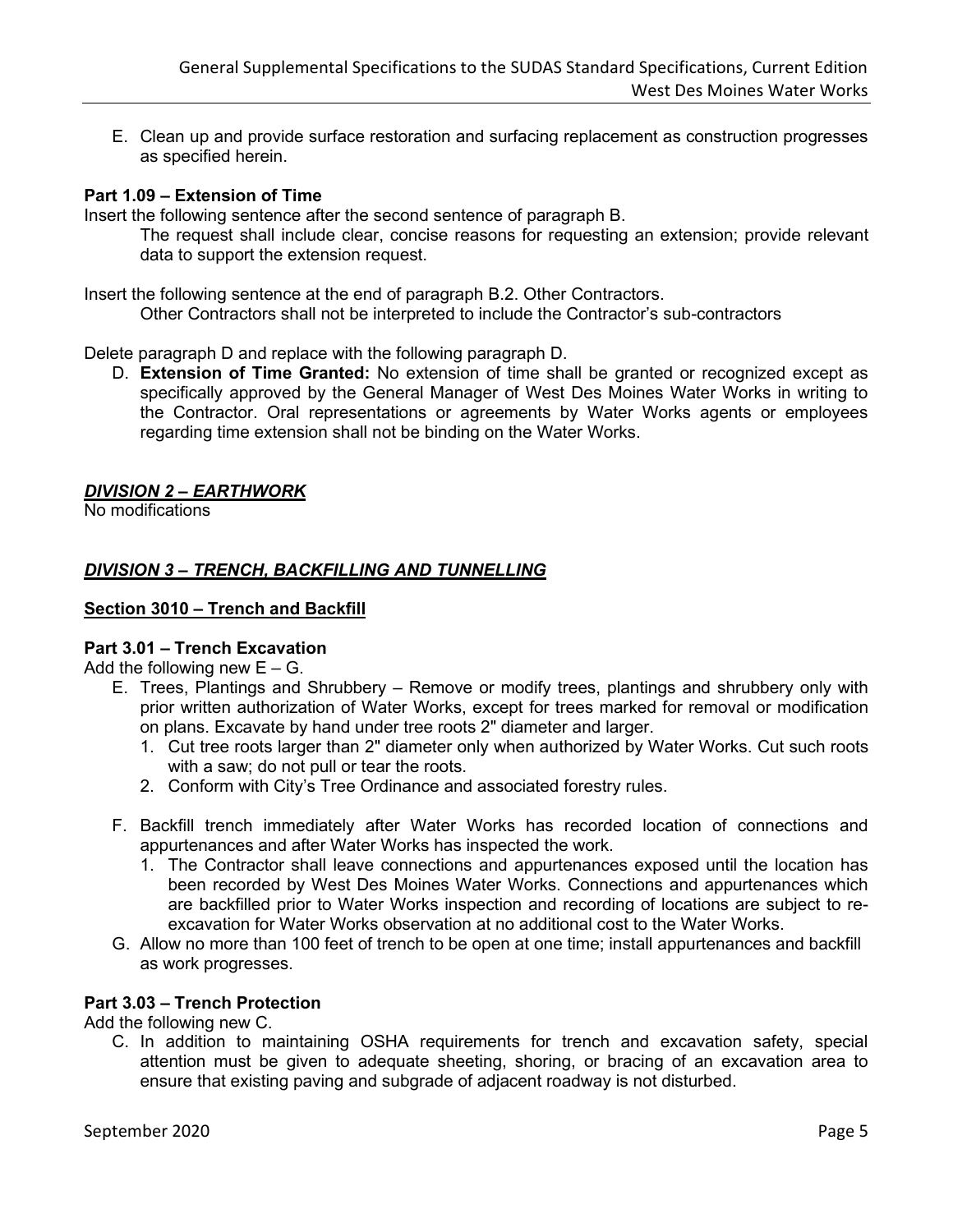# *DIVISION 4 – SEWERS AND DRAINS*

No modifications

## *DIVISION 5 – WATER MAINS AND APPURTENANCES*

### **Section 5010 - Pipe and Fittings**

### **Part 1.07 – Special Requirements**

Add the following new paragraphs.

West Des Moines Water Works requires special considerations for pipe material in the vicinity of both existing and planned Underground Storage Tanks (UST) and Leaking Underground Storage Tanks (LUST).

### **What Is A Leaking Underground Storage Tank (LUST)?**

An UST is a tank and associated piping with 10% or more of its volume below ground and which stored or is storing a regulated substance. A LUST is a leaking underground storage tank. A regulated substance is an element, compound or solution which, if released into the environment, may present danger to the public health or welfare, or the environment and includes the following:

- any petroleum or petroleum based substances (motor fuels, petroleum solvents, lubricants, used oil, etc.);
- any substance that exhibits hazardous characteristics defined in the Resource Conservation and Recovery Act (RCRA) hazardous waste regulations –or–
- any substance regulated under the Comprehensive Environmental Response, Compensation and Liability Act of 1980 (CERCLA).

### **How does a LUST site affect approval for new water service connections?**

Section 8.1.2 of the Ten State Standards for Water Main Materials for permeation by organic compounds requires where distribution systems are installed in areas of groundwater contaminated by organic compounds, a) pipe and joint materials which do not allow permeation of the organic compounds shall be used and b) non-permeable materials shall be used for all portions of the system including pipe, joint materials, hydrant leads, and *service connections.* All new water services larger than 2" diameter that are located within a 500' radius of a LUST site will be required to be ductile iron pipe with nitrile gaskets. All 2" and smaller services must be type K Copper.

### **How Do I Get Information About A Specific LUST Site?**

LUST sites can be added or removed at any time. To obtain current data, you may use the IDNR's website [\(www.iowadnr.gov/mapping/index.html\)](http://www.iowadnr.gov/mapping/index.html). The search should be for all sites within a 1,000 foot radius of the project site. Write down the LUST site number(s) for all of the circles which fall within your project area.

Provide the LUST site numbers to the IDNR Records Center to request Utility Company Notification and associated plume maps for each LUST site. Contact information is as follows: Iowa DNR Records Center, Iowa Department of Natural Resources, 502 E 9th Street, Des Moines, IA 50319; phone: 515- 242-5818; fax: 515-281-8895; e-mail: [dnr.records@dnr.iowa.gov](mailto:dnr.records@dnr.iowa.gov)

Once you receive the information back from the IDNR Records Center, you will need to submit to WDMWW for review. This information will give more exact locations for the contamination plume(s).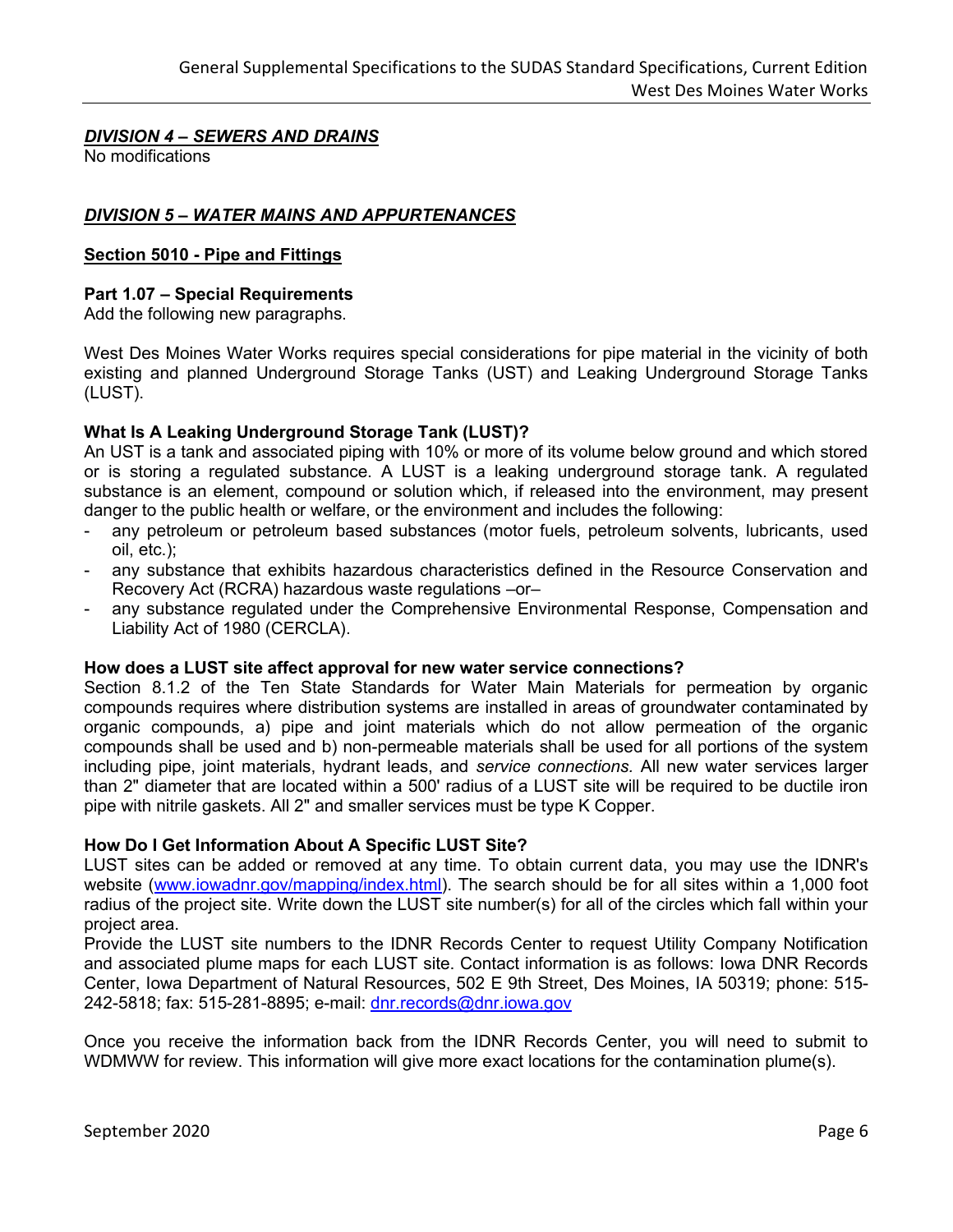The project must be at least 200' away from the edge of the contamination plume in order to use PVC pipe. If your project site falls within a LUST site, you will be required to use DI pipe w/nitrile gaskets for services larger than 2". WDMWW requires type K copper for 2" and smaller services. Any reference in the LUST documentation to a site being "cleared for PVC pipe" does NOT mean new PVC pipe is allowed on the site, but rather that PVC water lines were either not present or not considered to be atrisk receptors when the LUST site was evaluated.

For the purposes of the above requirements, USTs are considered to be a LUST with a zero foot contamination plume, measured from the outside edge of the tank or any granular bedding material.

### **Part 1.08 – Measurement and Payment**

Add the following new  $F - H$ .

# **F. Connection to Existing System:**

- 1. **Measurement:** Each connection will be counted.
- 2. **Payment:** Payment will be at the unit price for each connection.
- 3. **Includes:** Unit price includes, but is not limited to necessary isolation of existing water main, dewatering, excavation, and backfill. This item also includes miscellaneous pieces of pipe and fittings as needed to connect to the existing system.

### **G. Abandon Existing Water Main:**

- 1. **Measurement**: Lump Sum item; no measurement will be made.
- 2. **Payment**: Payment will be at the lump sum price for Abandon Existing Water Main
- 3. **Includes**: Excavation, dewatering, disconnection from existing system, backfill, and surface restoration at the location of the disconnection.

### **H. Abandon Existing Water Service:**

- 1. **Measurement:** Each abandonment will be counted.
- 2. **Payment:** Payment will be at the unit price for each abandonment.
- **3. Includes:** Unit price includes, but is not limited to existing surfacing removal, excavation, dewatering, and disconnection from the existing system, installation of a Stainless Steel Full Circle Repair Clamp, backfill, and surface restoration at the location of the disconnection.

### **Part 2.01 – Water Main**

Delete C. Prestressed Concrete Cylinder Pipe

### **Part 2.02 – Bolts for Water Main and Fittings**

Add the following new A.4

4. Provide Cor-Blue or Cor-Ten nuts and bolts for all bolted water main connections on valves, specialty fittings and items.

Delete B and replace with the following new B.

**B. Other Bolts and Nuts:** Only as approved by the Water Works.

### **Part 2.03 – Fittings**

Delete A.1 and add the following new A.1

- **1. Joint Type:** 
	- a. For all pipe sizes, use restrained mechanical joint system. Provide follower gland using breakaway torque bolts to engage thrust restraint.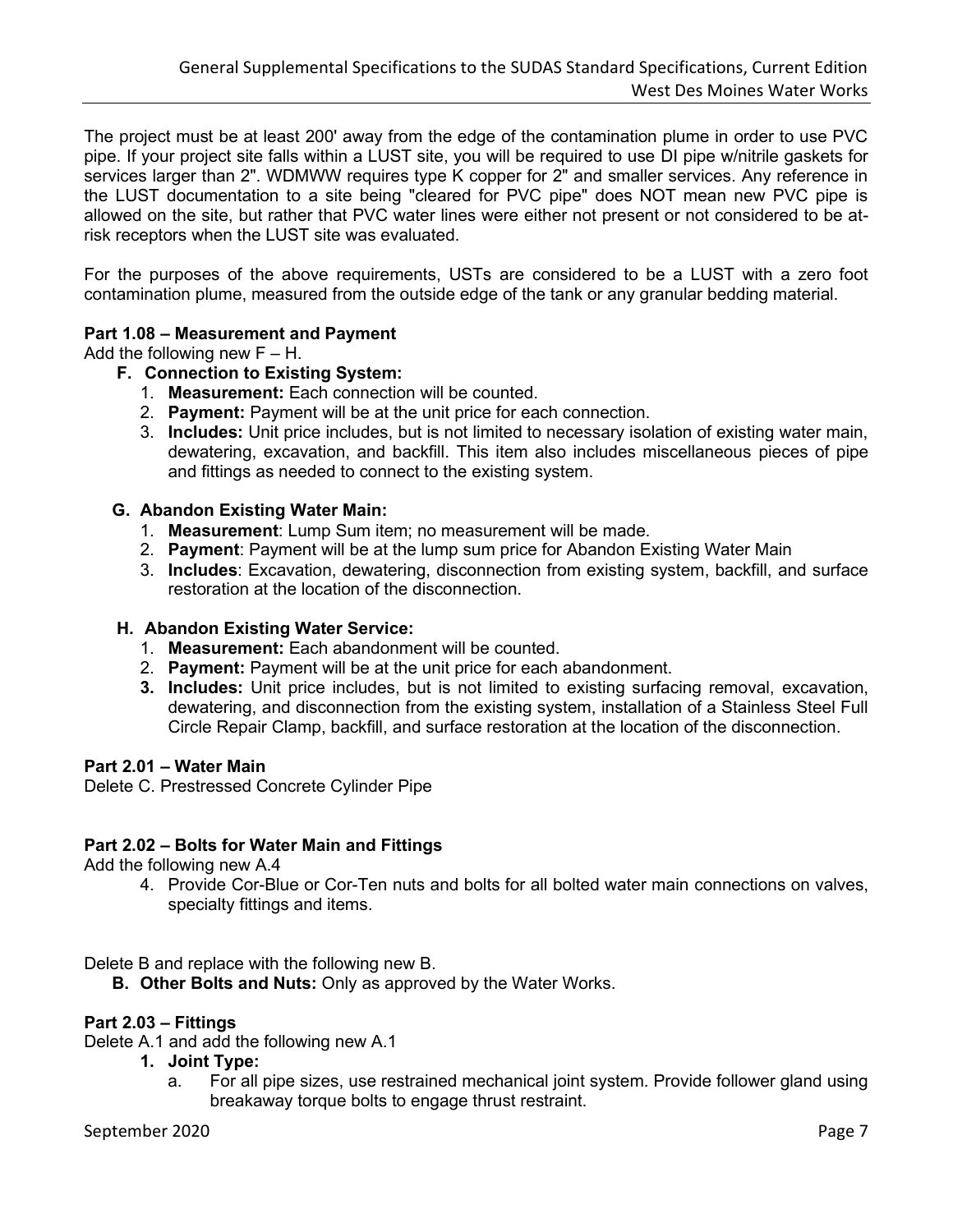- 1. Minimum pressure rating same as connecting pipe. For fittings between dissimilar pipes, the minimum pressure rating is the lesser of the two pipes.
- 2. Suitable for buried service.
- 3. Joint restraint system to be field installable, field removable, and re-installable.
- b. Restrained mechanical joint system to be:
	- 1. MEGALUG Series 2000PV Series or STAR StarGrip 4000 Series for Polyvinyl Chloride Pipe (PVC)
	- 2. MEGALUG Series 1100 Series or STAR StarGrip 3000 Series for Ductile Iron Pipe (DIP)
- c. Use of alternate restraint systems must be approved by the Water Works.

Add the following new E.

- **E. Stainless Steel Repair Clamp:** Use for service line abandonment or as directed by the Water Works.
	- 1. Pre-approved manufacturers: Smith Blair 261 Series, or approved equal.
	- 2. Sleeve width to be a minimum of 12"

# **Part 2.04 – Concrete Thrust Blocks**

Delete B. & C. and replace with the following new B & C.

- B. Comply with the contract documents for dimensions and installation of thrust blocks. Comply with Figure 5010.101. Form thrust blocks to prevent encasement of fitting bolts in concrete.
- C. Use for all pipe sizes unless otherwise specified.

### **Part 2.05 – Pipeline Accessories**

Delete B.4 and add the following new B.4

- 4. **Splice Kit:**
	- a. DryConn Direct Bury Lug Aqua (SKU 90220), or approved equal.
	- b. Inline resin splice kit with split bolt (1 kV and 5kV) for use with single conductor and unshielded cable splices in direct bury and submersible applications.

Delete B.5 and add the following new B.5

**5. Tracer Wire Station:** AA Manufacturing Tracer Wire Receptacle, Model TW-18, or approved equal.

### **Part 2.07 – Water Service Pipe and Appurtenances**

Delete B and add the following new B.

- **B. Materials** 
	- **1. Copper Pipe:** For all service piping two (2) inch diameter and smaller.
		- a. Comply with ASTM B 88.
		- b. Wall Thickness: Type K.
	- **2. Ductile Iron Pipe (DIP):** 
		- a. As specified in Section 5010, 2.01. Polyethylene wrap is required.

## **3. Polyvinyl Chloride Pipe (PVC) Pipe:**

- a. As specified in Section 5010, 2.01.
- **4. Other Materials:** None allowed.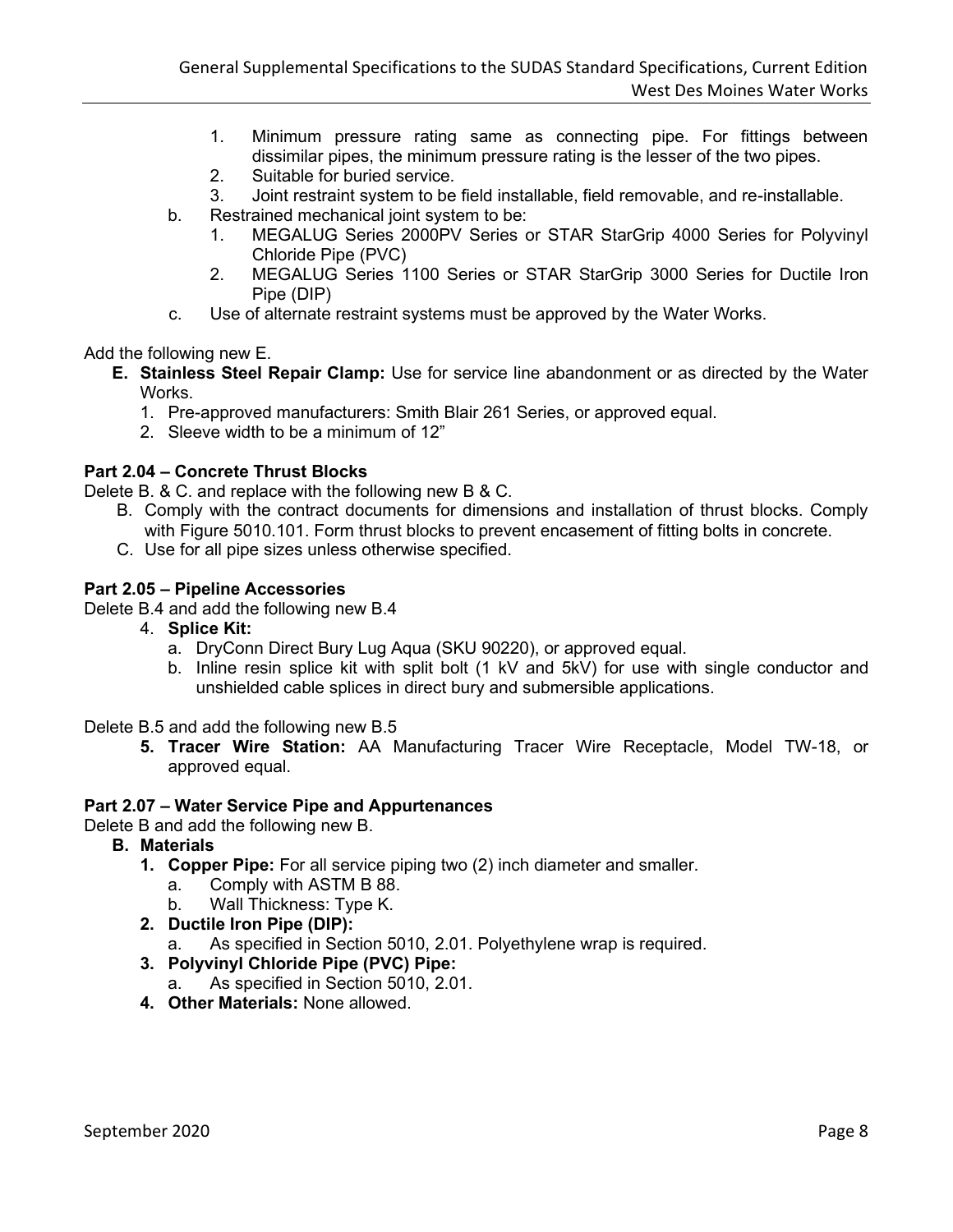Delete C and add the following new C.

- **C. Appurtenances:** Use only "No Lead" Brass. Use the following series, or approved equal.
	- 1. Corporation valve: A.Y. McDonald Mfg. Co. 74701B-22 Series
	- 2. Curb valve (Stop): A.Y. McDonald Mfg. Co. 76100-22 Series
	-
	-
	-

# **Part 3.01 – Pipe Installation**

Delete A.8 and replace with the following new A.8.

8. Install restrained joints and concrete thrust blocks on all fittings.

Add the following new B.1.a.

a. Water Main pipe shall use bedding class P-1 per SUDAS Figure SW-104 unless otherwise specified in the contract documents.

### **Part 3.06 – Tracer System Installation**

Add the following new A.1.

1. Use Solid Steel Copper Conductor or Bimetallic Copper Clad Steel Conductor for open-cut applications. Use only Bimetallic Copper Clad Steel Conductor for trenchless applications.

Add the following to the end of D.1.

Wrap all splices in 10 mil thickness polyethylene pressure tape.

### **Part 3.07 – Conflicts**

Delete D. and add the following new D.

- D. Surface Water Crossings:
	- 1. Above-water Crossings: Use only where specifically allowed by the Water Works.
		- a. Adequately support and anchor pipe used for above-water crossings.
		- b. Protect pipe from damage and freezing.
		- c. Ensure pipe is accessible for repair or replacement.
	- 2. Underwater Crossings:
		- a. Use restrained joint, ductile iron, pipe for water mains entering or crossing streams that are 15 feet in width or larger.
			- i. Place the top of the water main a minimum of seven (7) feet below the natural bottom of the streambed.
			- ii. Securely anchor the water main to prevent movement of the pipe and provide easily accessible shutoff valves located outside the floodway at each end of the water crossing.
			- iii. Provide hydrant assembly on the creek side of one of the accessible valves.
			- iv. Ensure ductile iron pipe extends completely from accessible valve to accessible valve.
			- v. For open cut excavations, backfill the trench with crushed rock or gravel.
			- vi. Seed, sod, or otherwise protect the streambank from erosion upon completion of the Project.
		- b. For smaller streams, the same requirements shall apply except that shutoff valves do not need to be located immediately adjacent to the water crossing.
		- c. The Water Works will electronically pinpoint leaks in lieu of inserting a small meter to determine leakage and obtain water samples on each side of shutoff valve.

3. Curb valve boxes (Stop Box): A.Y. McDonald Mfg. Co. – 5601 Series 4. Compression coupling: A.Y. McDonald Mfg. Co. – 74758-22 5. Water service saddles: Smith-Blair, Inc. – 317 Service Saddle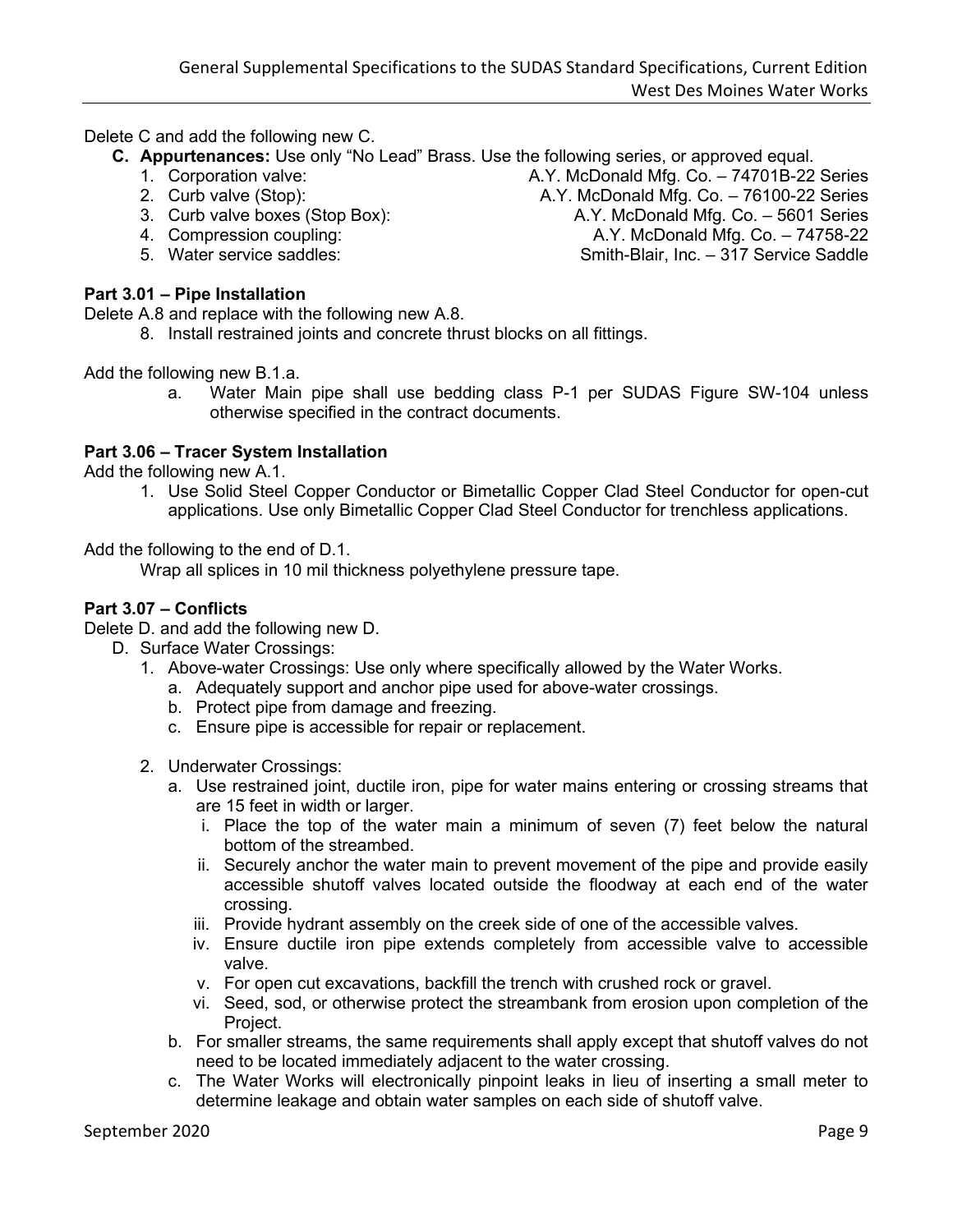### **Part 3.10 – Water Service Stub**

Add the following new A.1.

1. Maximum service length to building shall be 100 feet (as measured from the property line) or 150 feet (as measured from the water main) – whichever is more restrictive. Services exceeding this length require a meter pit. Refer to West Des Moines Water Works Water Service Line and Metering Specifications for additional information.

Add the following new  $D - E$ .

- D. Water Works will provide corporation valves and water service saddles for all projects. The Water Works will make all water main service taps. Water Works will provide curb valve, box and rod for installation by Contractor. Applicable Water Works fees shall apply. Contact Water Works to schedule a minimum of one (1) working day prior to requested installation.
	- 1. Manufactured tees may be allowed in lieu of service taps, if approved by the Water Works. Applicable fees for Water Works supplied materials still apply.
	- 2. Water Works Reconstruction Projects
		- a. The Water Works may allow contractor tapping of the water main.
		- b. The Water Service Connection fees shall not apply.
- E. Special Requirements for Water Works Reconstruction Projects
	- 1. Coordinate all water service pipe reconstruction work with Water Works and impacted property owner.
	- 2. Provide new copper water service pipe as required; connect to new corporation valve in main and to new curb valve; connect to existing water service pipe with compression coupling.
		- a. The point of connection between existing pipes and new pipes shall be as close as practical to the existing curb valve box.
		- b. Contractor responsible for finding usable existing pipe within 10 feet of initial excavation for connection; if usable pipe cannot be found within 10 feet, contact the Water Works for further direction.

### **Figure 5010.102 (WM-102) – Tracer System**

Delete Figure and replace with Figure attached hereto.

### **Section 5020 – Valves, Hydrants and Appurtenances**

### **Part 1.07 – Special Requirements**

Add the following new  $A - C$ .

- **A. Tapping Sleeve and Valves**
	- 1. Water Works will perform the side cut for 12" diameter and smaller pipes.
	- 2. The Contractor shall perform all side cuts larger than 12" diameter.
	- 3. Contact the Water Works a minimum of one (1) working day prior to installation to schedule crews.
- **B. Tapping Sleeve Pressure Test:** Water Works staff shall witness the pressure test performed by the Contractor on all tapping sleeves and valves prior to allowing the side cut. Perform pressure test in accordance with manufacturer's recommendations or manufacturer provided installation instructions.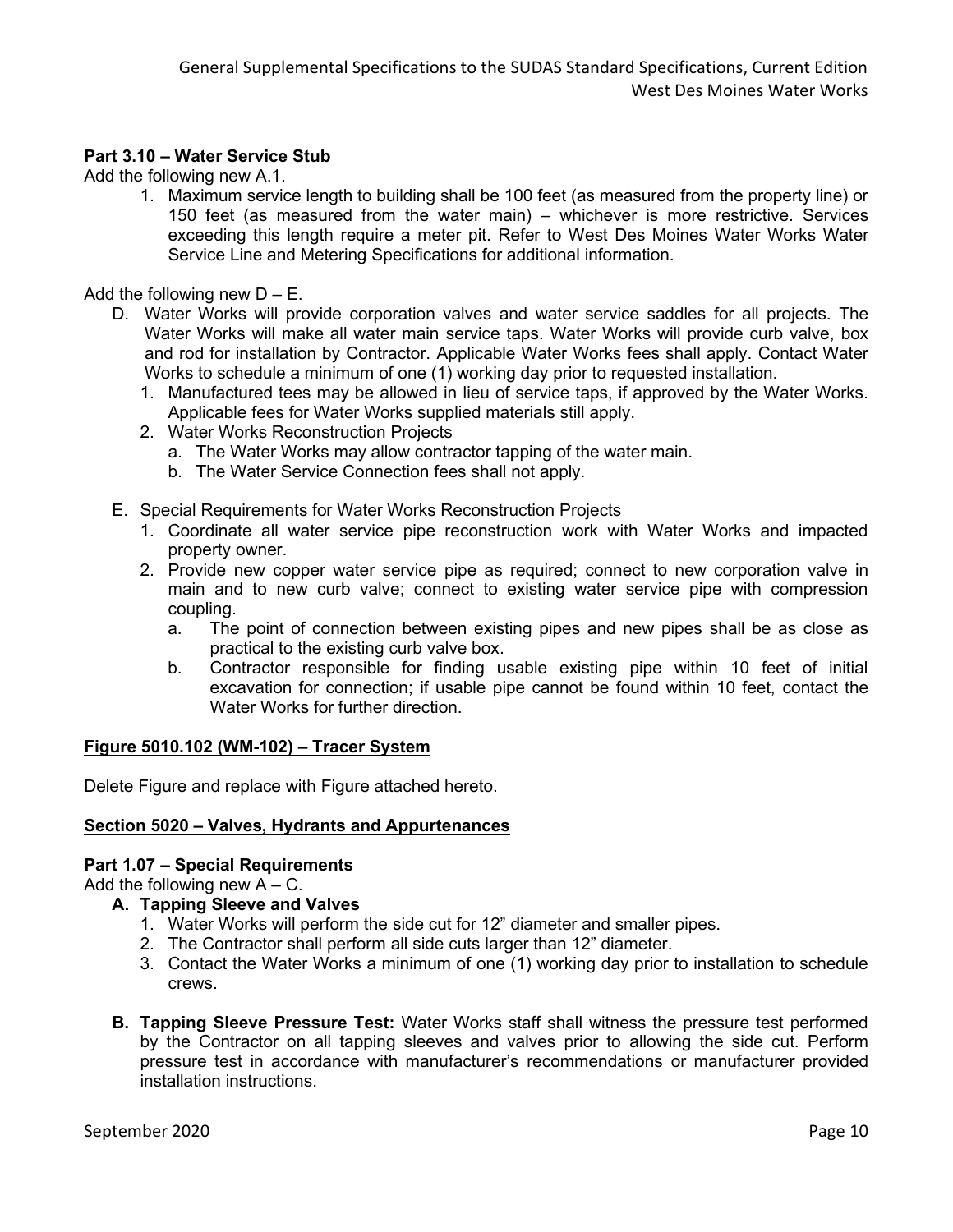### **Part 1.08 – Measurement and Payment**

Delete Paragraph B.3 and replace with the following new B.3.

3. Includes: Unit price includes, but is not limited to, tapping sleeve, tapping valve, hydrostatic pressure test, valve box and cover, valve box extension, and valve stem extension. Refer to 5020-1.07 for additional information.

### **Part 1.08 – Measurement and Payment**

Add the following to the end of Paragraph B.3.

Refer to Section 5020, Paragraph 1.07 for Special Requirements.

Delete Paragraph C.3 and replace with the following new C.3:

3. **Includes:** Unit price includes, but is not limited to, the fire hydrant, barrel extensions sufficient to achieve proper bury depth of anchoring pipe and height of fire hydrant above finished grade, and components to connect the fire hydrant to the water main, including anchor tee, anchor pipe, fittings, thrust blocks, porous backfill material, and fire hydrant gate valve and appurtenances, except tapping valve assembly if used.

Add the following new I.3.a

a. When the water main is to remain in service, this item also includes the removal of the anchoring tee and replacement with straight pipe.

Add the following new L.

### **L. Valve Box Manhole Removal:**

- **1. Measurement:** Each valve manhole removed will be counted.
- **2. Payment:** Payment will be at the unit price for each type of abandonment
- **3. Includes:** The unit price includes, but is not limited to, excavation, removal of each valve box manhole, proper disposal of the manhole, backfill, compaction, and surface restoration to match the surrounding area.

### **Part 2.01 – Valves**

- Delete A.2 and replace with the following A.2:
	- **3. Direction of Opening:** The opening direction is counterclockwise as viewed from the top.

Delete A.3.a and replace with the following A.3.a:

a. For buried installations, use mechanical joints per AWWA C111. Comply with Section 5010 for joint type, nuts and bolts.

Add the following B.1.a.

- **a. Manufacturers:** Approved gate valves
	- 1. American Flow Control Series 2500
	- 2. Clow Model 2638
	- 3. Other manufacturers may be considered on a case-by-case basis at the sole discretion of Water Works. Submit supporting materials for approval prior to bid.

Delete D.2.e

- Delete D.5 and replace with the following D.5:
	- 5. Outlet: Mechanical Joint (MJ)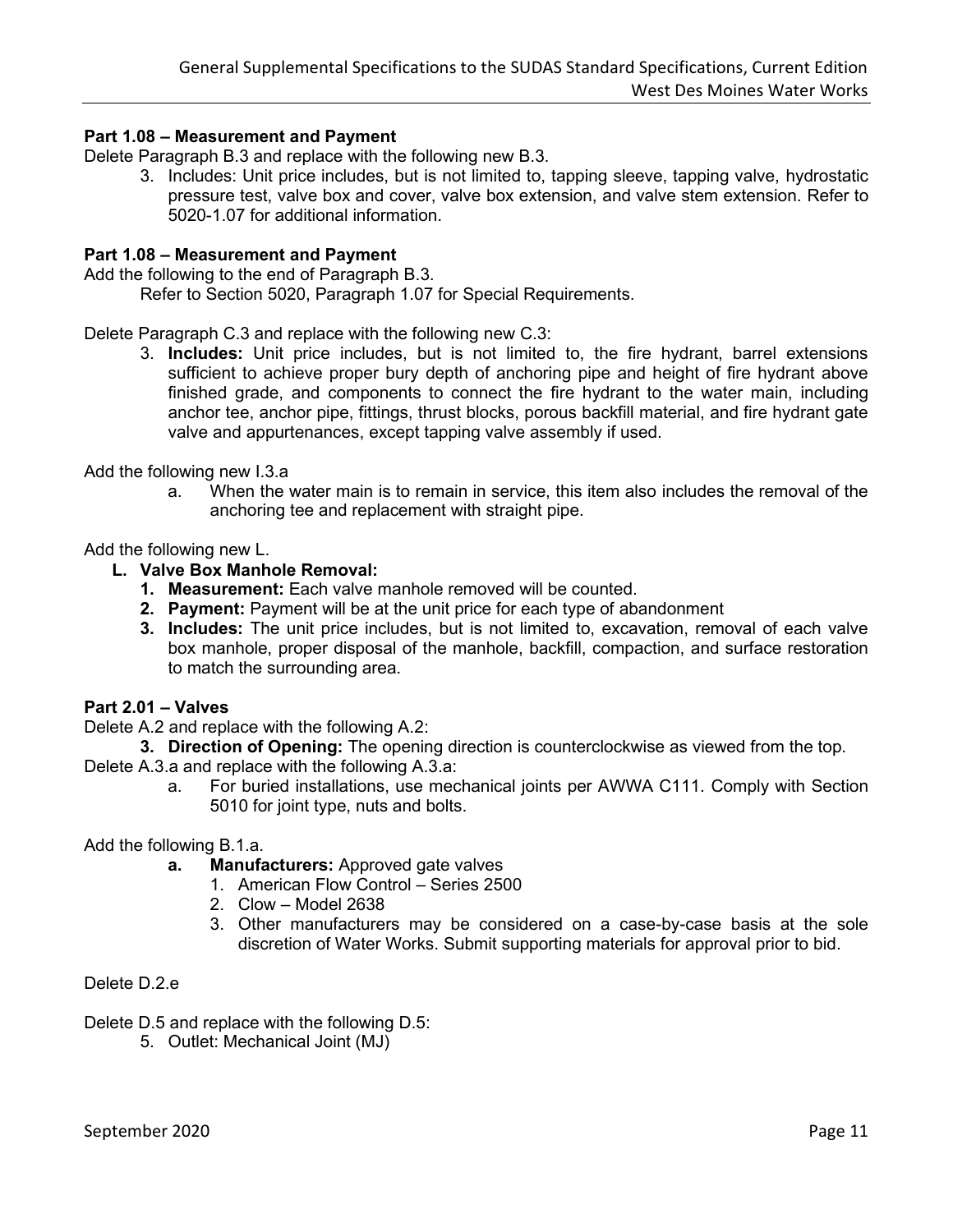**Part 2.02 – Fire Hydrant Assembly** – Delete B. and replace with the following new B.

- **B. Manufacturers:** Approved fire hydrants (alphabetical by manufacturer)
	- 1. Clow Medallion
	- 2. Waterous Pacer Model WB-67-250

Delete C.6 and replace with the following new C.6.

- **C. Features:**
	- **6. Items to be specified:**
		- **a. Operating Nut:** Pentagon shaped, 1-1/2 inch point to flat operating nut.
		- **b. Pumper Nozzle:** One, 4-1/2 inches in diameter
		- **c. Nozzle Threads:** National Standard threads
		- **d. Main valve nominal opening size:** 5-1/4 inch diameter
		- **e. Bury Depth:** Match water main depth, but not less than five feet.
		- **f. Internal parts:** All threaded internal parts exposed to water shall consist of bronze. All cotter pins, drive pins, bolts, and screws exposed to water shall consist of stainless steel or brass.
		- **g. Other Items:**
			- 1. Do not furnish chains with nozzle caps.
			- 2. Furnish hydrant and hydrant extension bury tags.
			- 3. A maximum of one (1) hydrant extension shall be allowed per hydrant.

Delete D and replace with the following new D.

- **D. Painting:**
	- 1. Shop coating according to AWWA C502. Hydrants to be delivered to the site in a factory applied yellow finish. Hydrants delivered in another color shall be rejected by the Water Works.
	- 2. Above grade exterior coating to be Sherwin Williams High Performance Acrylic paint SHER-CRYL HPA, B66-300 series, Gloss Safety Yellow.

Delete E and replace with the following new E.

### **E. External Bolts and Hex Nuts:**

- 1. Below Grade Stainless steel according to ASTM A 193, Grade B 8.
- 2. Above Grade Plated steel per manufacturer's recommendation.

### **Part 2.03 – Appurtenances**

Delete C. and replace with the following C.

- C. **Valve Stem Extension:** Where used, West Des Moines Water Works will provide valve stems for contractor installation. Contractor shall provide three weeks notice to the Water Distribution Manager (515.222.3465) to allow for ordering of extensions. Notice shall include calculated depth of valve from top of nut to finished grade. Stem extensions to be installed by the contractor.
	- 1. Do not use valve stem extensions on valves which measure less than 10 feet from top of nut to finished grade
	- 2. Install valve stem extensions on all valves which measure more than 10 feet from top of nut to finished grade. Where used, top of valve stem extension shall between one and three feet from finished grade. Install stem extension within a section of 8-inch diameter PVC C900 pipe used as a valve box.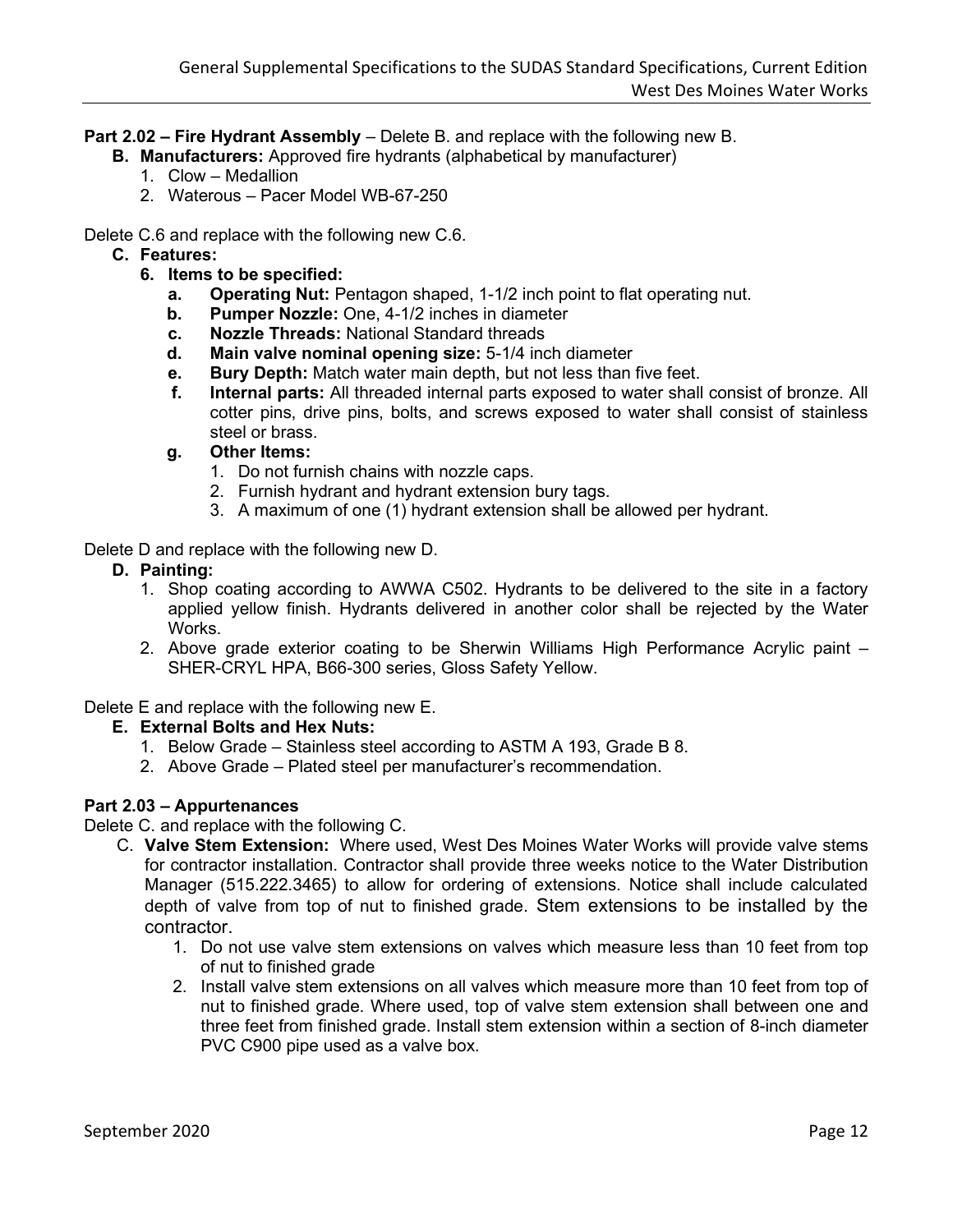### **Part 3.03 – Fire Hydrant Assembly**

Delete A and replace with the following new A.

A. Install according to the contract documents. Use the "Typical Plan" unless "Alternate Plan" is indicated.

Add the following new D.4.

4. Ensure that break flange and break coupling are at joint between barrel and nozzle section when extensions are installed.

Add the following new G.

G. After hydrant is installed and is ready for use, Touch up paint as necessary to cover paint damaged during installation.

#### **Figure 5020.201 (WM-201) – Fire Hydrant Assembly**

Delete Figure and replace with Figure attached hereto.

#### **Section 5030 – Testing and Disinfection**

Part 3.01- Sequence of Testing and Disinfection

Add the following to the end of the first sentence of the first paragraph.

Bacteriological tests for water mains, both publicly and privately owned, which are connected to the West Des Moines Water system shall utilize Option A as detailed in AWWA C651, Sec. 5.1. Option B shall only be used with prior written permission of the General Manager.

Delete A and add the following new A.

- **A. Continuous-Feed Method (After Water Main Installation):** The sequence of testing and disinfection may be modified with approval of the Water Works.
	- 1. Perform initial flush.
	- 2. Perform pressure and leak testing.
	- 3. Perform disinfection.
	- 4. Flush after disinfection.

Delete B and add the following new B.

**B. Tablet Method (Concurrent with Water Main Installation) or Slug Method (After Water Main Installation):** Use these methods only if approved by the Water Works.

### *DIVISION 6 – STRUCTURES FOR SANITARY AND STORM SEWERS*

No modifications

### *DIVISION 7 – STREETS AND RELATED WORK*

### **Section 7010 – Streets and Related Work**

#### **Part 3.06 – Use of Pavement**

Revise the minimum Compressive Strengths shown in Table 7010.01 to 4,000 psi.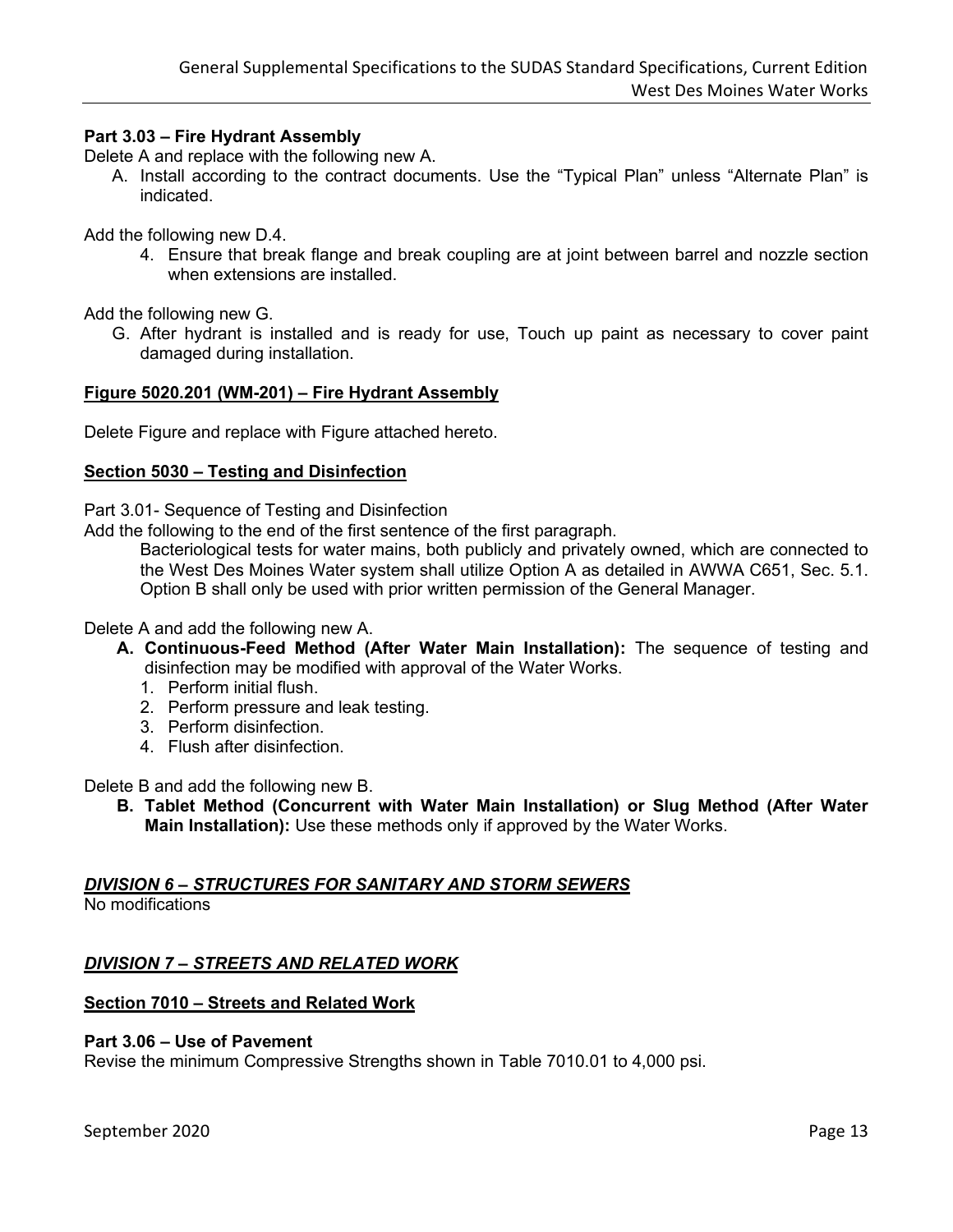### **Section 7030 – Recreation Trails, Sidewalks and Driveways**

### **Part 1.07 – Special Requirements**

Add the following new  $A - E$ .

- A. Construct Recreational Trails, Sidewalks, and Driveways in accordance with current PROWAG/SUDAS requirements. Refer to the Section 7030, Part 3.08 for additional testing requirements.
- B. Do not replace "carriage walks"; restore area with turf as specified. Replacement trails, sidewalks and driveways shall match existing horizontal dimensions and surface texture. Minimum thickness of replaced panels is six (6) inches or the existing thickness plus two (2) inches, whichever is greater. Reconstruct joints to match existing work.
- C. Concrete reinforcement to comply with current City of West Des Moines specifications.
- D. Driveway Approaches:
	- 1. Portland Cement Concrete, Asphalt Cement Concrete, and gravel driveway approaches shall be replaced with Portland cement concrete.
	- 2. Driveway approaches having no connecting driveway in adjacent private property will not be replaced.
- E. Additional Removal due to Damaged Panels
	- 1. Additional surfacing damaged by the Contractor through carelessness or poor workmanship shall be removed and replaced by the Contractor at no additional project cost. Full panel replacement is required.

### **Section 7040 – Pavement Rehabilitation**

### **Part 1.07 – Special Requirements**

Add the following new A and B.

- A. Additional Removal due to Damaged Panels
	- 1. Additional surfacing damaged by the Contractor through carelessness or poor workmanship shall be removed and replaced by the Contractor at no additional project cost. Full panel replacement is required.
- B. Pavement Cross Section
	- 1. Pavement Type All pavements shall be replaced with a like pavement section to the removed pavement.
	- 2. Full Depth Patches The thickness of full depth patches shall equal existing pavement thickness plus two (2) inches.

### *DIVISION 8 – TRAFFIC CONTROL*

No modifications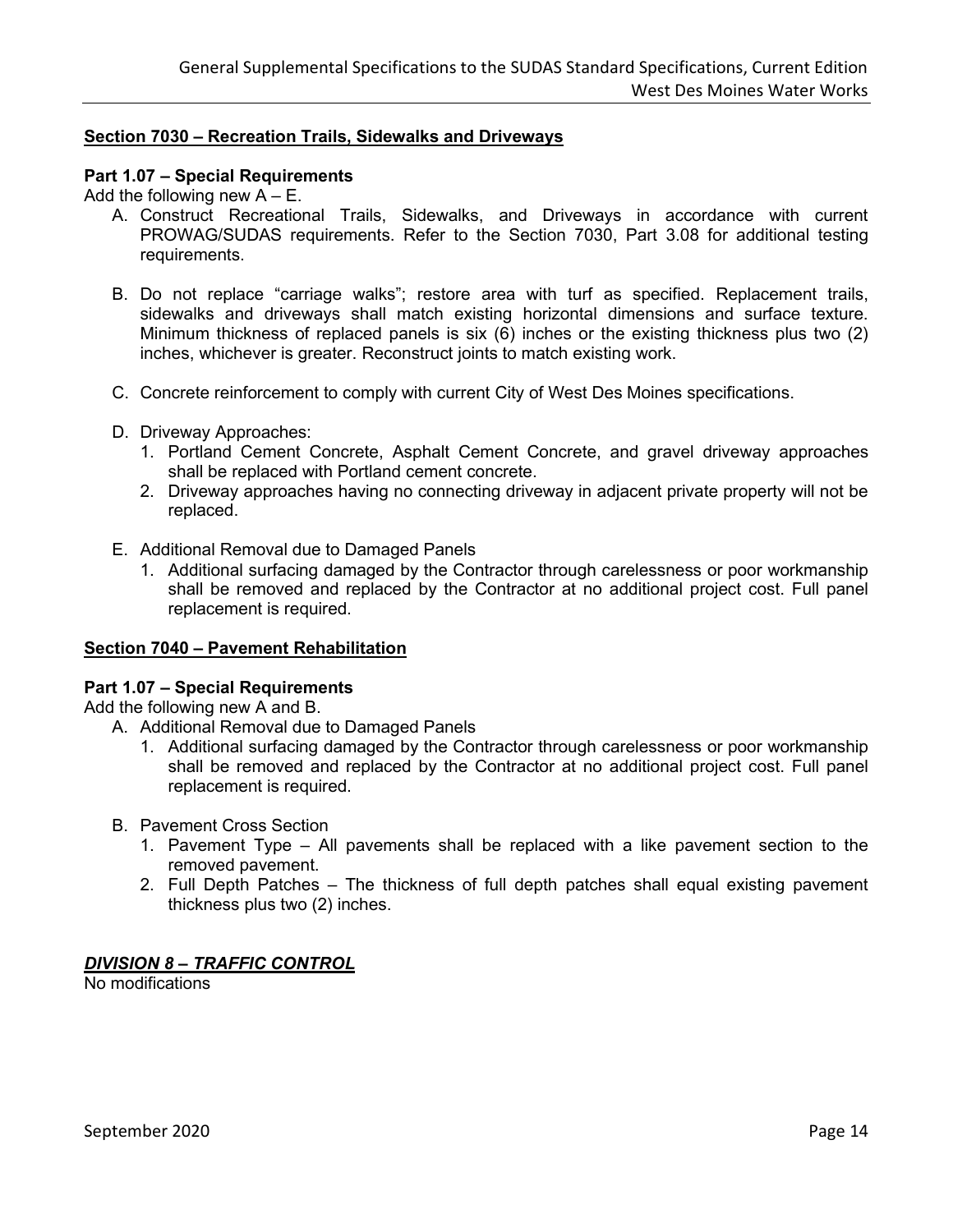# *DIVISION 9 – SITE WORK AND LANDSCAPING*

### **Section 9010 - Seeding**

### **Part 1.07 – Special Requirements**

Add the following new 1.07.

- A. Water Usage The West Des Moines Water Works will provide the Contractor water on City of West Des Moines and West Des Moines Water Works Projects free of charge, with the following requirements:
	- 1. The water is to be metered and the Contractor must obtain the meter from the West Des Moines Water Works. A refundable meter deposit is required.
	- 2. The Contractor will abide by the rules and regulations of bulk water usage as prepared by West Des Moines Water Works.
	- 3. The Contractor will only use hydrants that have been previously approved by the West Des Moines Water Works for bulk water usage.
	- 4. The quantity of water provided on the Project free of charge for irrigation purposes will be limited to 870 gallons of water per square (100 square feet) of seed installed as part of the project. Additional water usage shall be the sole responsibility of the Contractor. Additional water shall be paid for at the current West Des Moines Water Works bulk water rate. No additional free water will be provided for areas requiring re-seeding.
		- a. To receive the water credit, the Contractor shall provide written measurements to the Water Works for all seeded areas. Measurements and calculations are subject to verification.

### **Section 9020 – Sodding**

### **Part 1.07 – Special Requirements**

Add the following new 1.07.

- A. Water Usage The West Des Moines Water Works will provide the Contractor water on City of West Des Moines and West Des Moines Water Works Projects free of charge, with the following requirements:
	- 1. The water is to be metered and the Contractor must obtain the meter from the West Des Moines Water Works. A refundable meter deposit is required.
	- 2. The Contractor will abide by the rules and regulations of bulk water usage as prepared by West Des Moines Water Works.
	- 3. The Contractor will only use hydrants that have been previously approved by the West Des Moines Water Works for bulk water usage.
	- 4. The quantity of water provided on the Project free of charge for irrigation purposes will be limited to 870 gallons of water per square (100 square feet) of sod installed as part of the project. Additional water usage shall be the sole responsibility of the Contractor. Additional water shall be paid for at the current West Des Moines Water Works bulk water rate. No additional free water will be provided for areas requiring re-sodding.
		- a. To receive the water credit, the Contractor shall provide written measurements to the Water Works for all sodded areas. Measurements and calculations are subject to verification.

### **Part 1.08 – Measurement and Payment**

Add the following new B.

- B. Surface Restoration
	- 1. **Measurement**: Lump Sum item; no measurement will be made.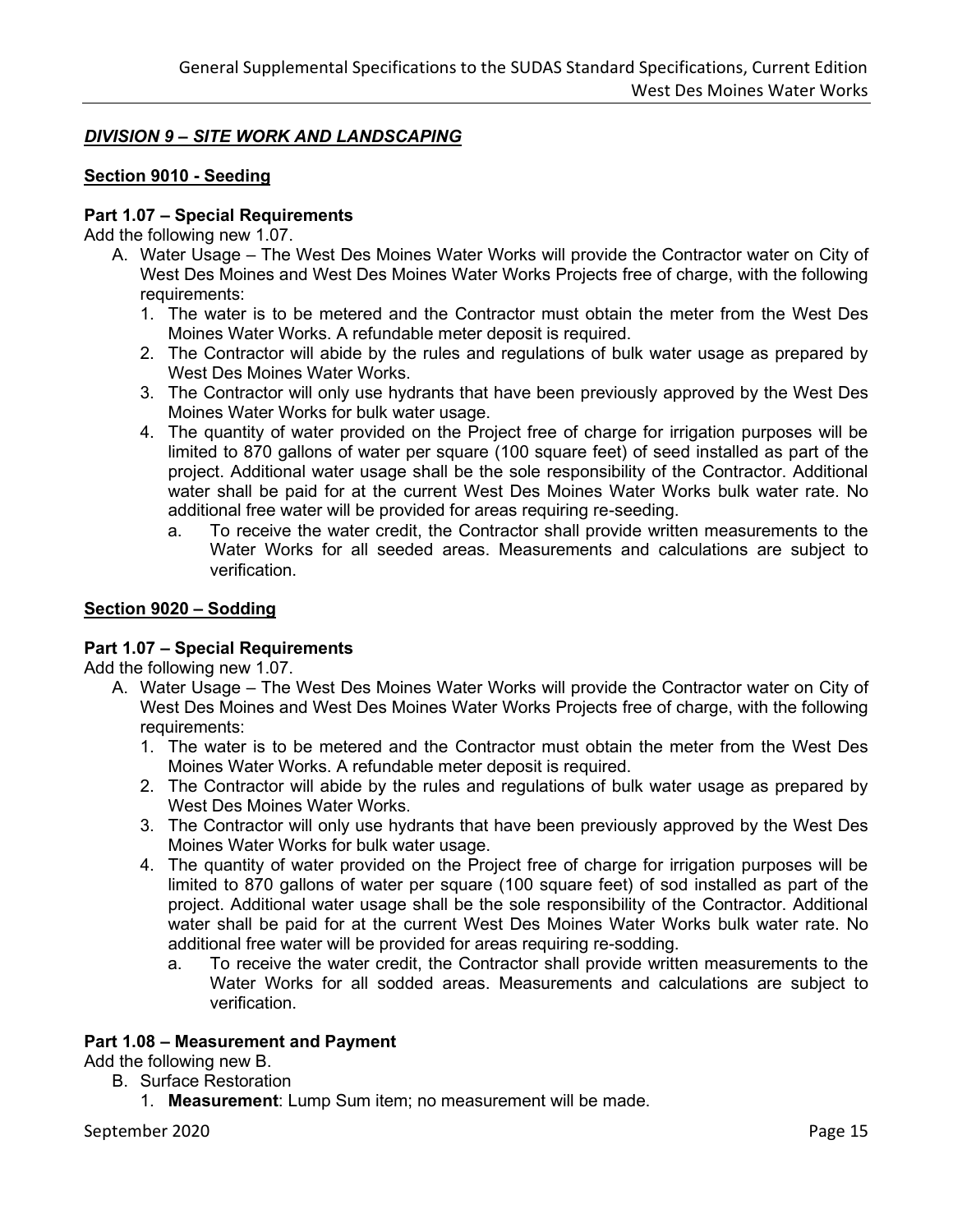- 2. **Payment**: Payment will be at the lump sum price for Surface Restoration.
- 3. **Includes**: Fine grading, topsoil, sod, preparation of sod and sodbed, fertilizer, watering, 30 day maintenance period and cleanup. Also included is any sod replacement during the maintenance period.

### **Part 3.06 Maintenance**

Delete A. and replace with the following new A.

A. Begin maintenance immediately following installation of sod and continue for a period until the sod is well established with sod rooted in place. The maintenance period will be for 30 days, or until the acceptance criteria have been met, whichever is longer.

Delete B.3. Mowing.

#### **Part 3.08 Acceptance**

Add the following new A.2.a.

a. At Water Works discretion, up to 10-15 percent of the total sodded area may contain limited amounts of weeds, undesirable grass species, disease and insects.

#### *DIVISION 10 – DEMOLITION*

No modifications

### *DIVISION 11 – MISCELLANEOUS*

No modifications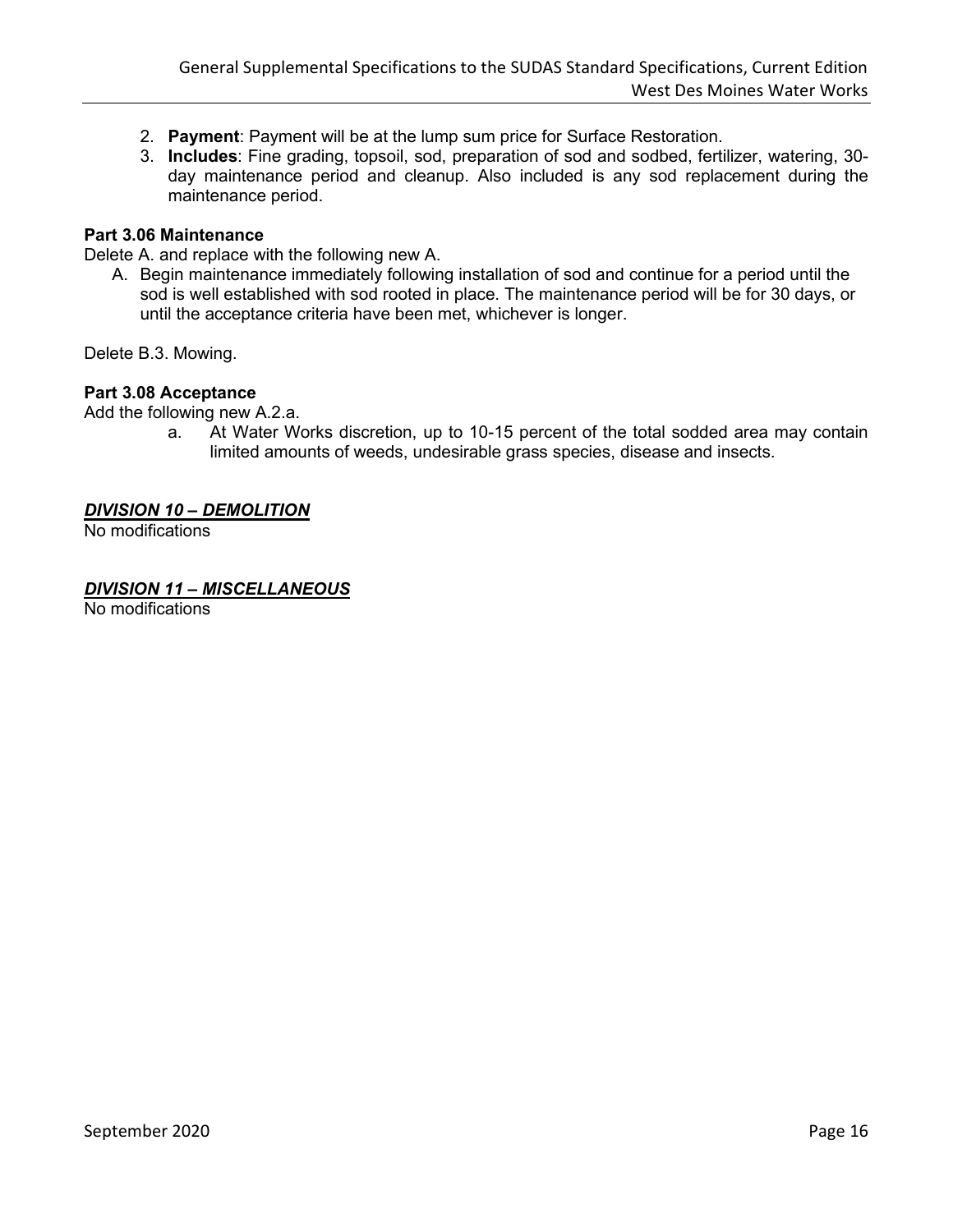